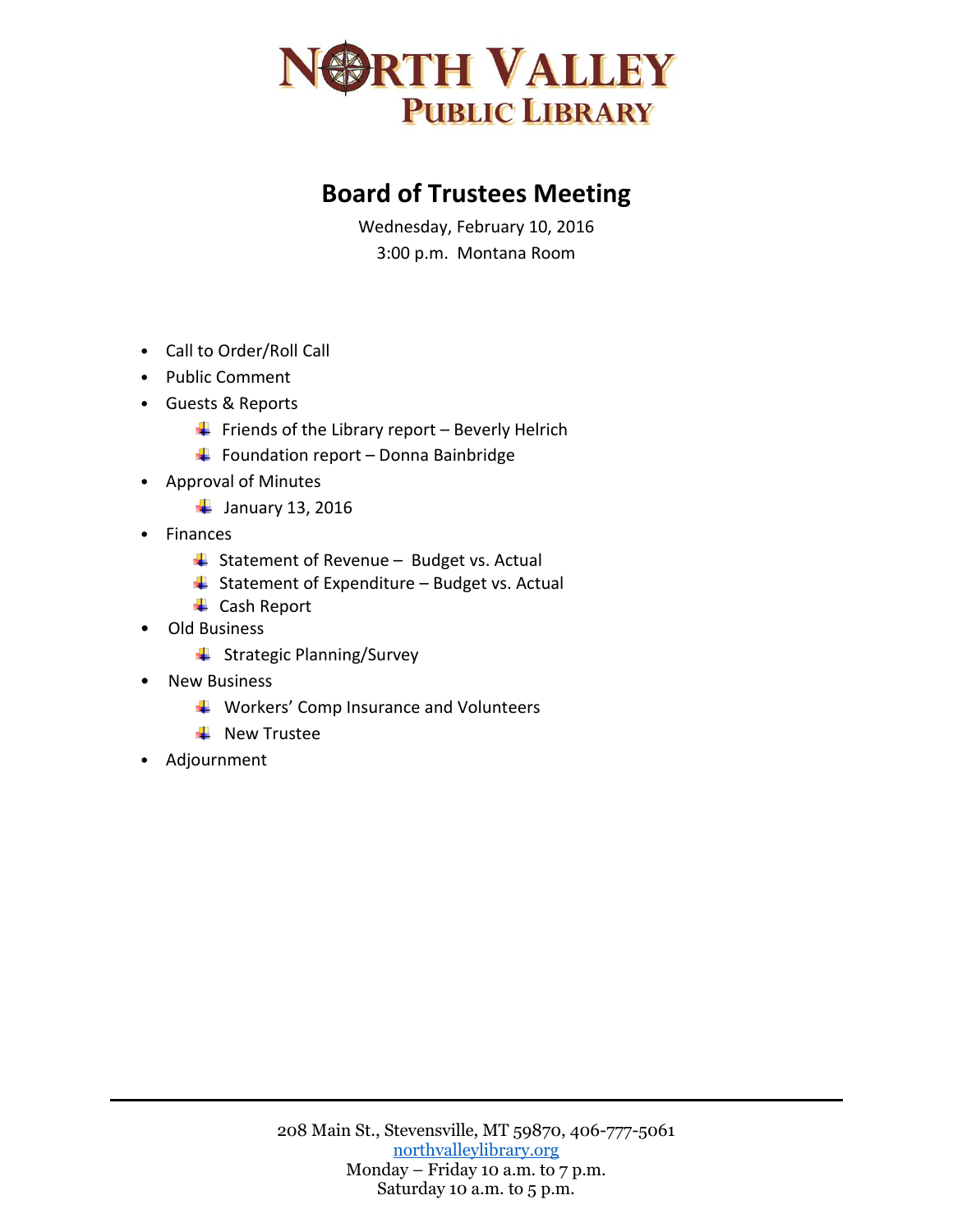North Valley Public Library Board of Trustees Meeting Wednesday, February 10, 2016 3:00 p.m. in the NVPL Montana Room Approved March 9, 2016

## Attending:

Joanne Charbonneau, Board chairperson Patricia Meakin, Board Member Meghan Hanson, Board Member Victoria Howell, Board Member Denise Ard, Library Director Leon Theroux, Guest Beverly Heinrich, Guest

Joanne called the meeting to order at 3:00 p.m. There was no public comment.

Due to Meghan leaving early, the agenda was rearranged.

Old Business: The board discussed the Strategic Planning Survey. Joanne will get the survey to the food bank for people to fill out while waiting for their boxes. Surveys will be dropped off at the senior center and Mary will get them to the schools. Joanne will tally the Food Pantry surveys. Patricia will tally the rest of the paper surveys. Joanne moved to put out a planning survey to the public, Patricia seconded. The motion passed unanimously.

Joanne made a motion to place the survey in the Bitterroot Star as an insert for papers delivered inside Stevensville city limits. Meghan seconded. The motion passed. Inserts will also be put in copies of the Bitterroot Star that are on the racks at Super One Foods. The total number of surveys printed for inserts will be 1,250. Friends of the Library will pay for the cost. Victoria needs the inserts by next Tuesday at 9:00 to get them in the Star.

New Business: Michael Higgins resigned as trustee so there is an opening for a new trustee on the board. A prospective trustee will be interviewed during the March board meeting. There was discussion about the interview questions. Joanne wants a set of questions that are consistent for every interview.

The board will make a recommendation to the county for a new trustee and the county usually appoints that person. The interim trustee still has to run in an election unless the position is uncontested. Joanne moved to approve the list of interview question. Victoria seconded. The motion passed unanimously.

Workers compensation coverage for volunteers: The Board wanted NVPL volunteers sign up with RSVP for medical and liability coverage so they could save money on Workers Compensation premiums for volunteer. However, the Montana State Fund said since the library had the elected volunteer coverage they were required to carry workman's comp for all volunteers whether or not they were covered by RSVP. There was a question on what our liability insurance coverage. Denise said she would get more information.